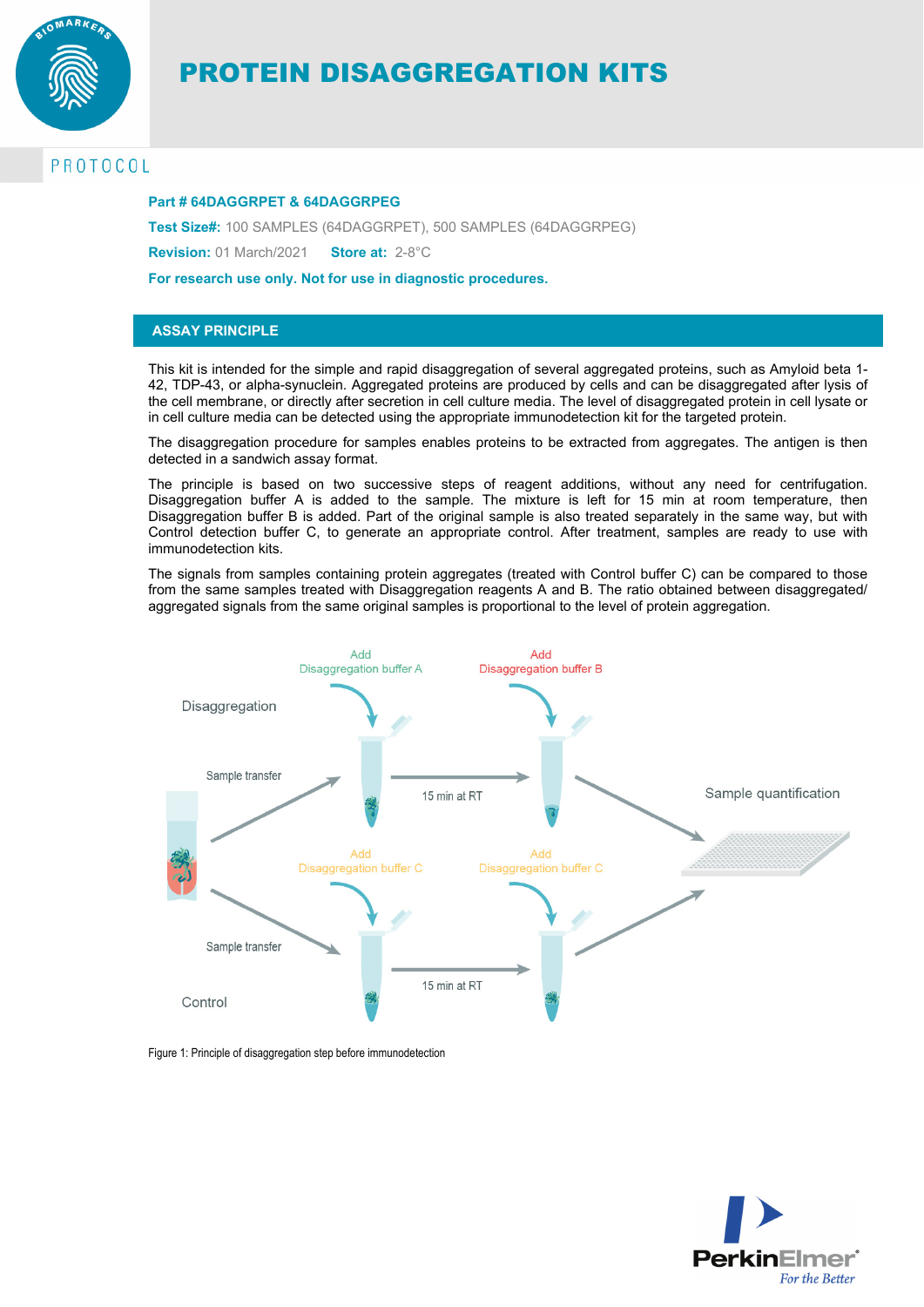### **PROTOCOL AT A GLANCE**



#### **MATERIALS PROVIDED:**

| <b>KIT</b><br><b>COMPONENTS</b>              | <b>STORAGE</b> | <b>100 SAMPLES</b><br><b>CAT# 64DAGGRPET</b> |                   | <b>500 SAMPLES</b><br><b>CAT# 64DAGGRPEG</b> |                     |
|----------------------------------------------|----------------|----------------------------------------------|-------------------|----------------------------------------------|---------------------|
| Disaggregation buffer A<br>(ready-to-use)    | $2-8$ °C       | Green cap                                    | 1 vial – 1.8 mL   | Green cap                                    | $3$ vials $-1.8$ mL |
| Disaggregation buffer B<br>(ready-to-use)    | $2-8$ °C       | Red cap                                      | l vial – 1.8 mL   | Red cap                                      | $3$ vials $-1.8$ mL |
| Control detection buffer C<br>(ready-to-use) | $2-8$ °C       | Yellow cap                                   | 2 vials $-1.8$ mL | Yellow cap                                   | $6$ vials $-1.8$ mL |

\* When used as advised, the two available kit sizes will provide sufficient reagents for 100 and 500 samples respectively in 80 µL final. Assay volumes can be adjusted **proportionally.** 

#### **STORAGE AND STABILITY**



Store the kit at 2-8°C. Under appropriate storage conditions, reagents are stable until the expiry date indicated on the label.

## **SAMPLE PREPARATION**

#### **BEFORE YOU BEGIN:**

It is mandatory to collect and store samples in polypropylene microtubes, and then to treat samples in polypropylene microtubes (preferred) or polypropylene microplates.

• The efficacy of the disaggregation step can be checked by comparing the signal collected from the control sample (using Control detection buffer C) versus the disaggregated sample (using Disaggregation buffer A, then B).

• It is mandatory to keep the sample / buffer ratio (volume) constant for the disaggregation procedure (see below).

• We recommend testing several dilutions of samples (lysate or culture medium) to ensure that the samples are well disaggregated, and are within the assay linear range of the immunodetection assay.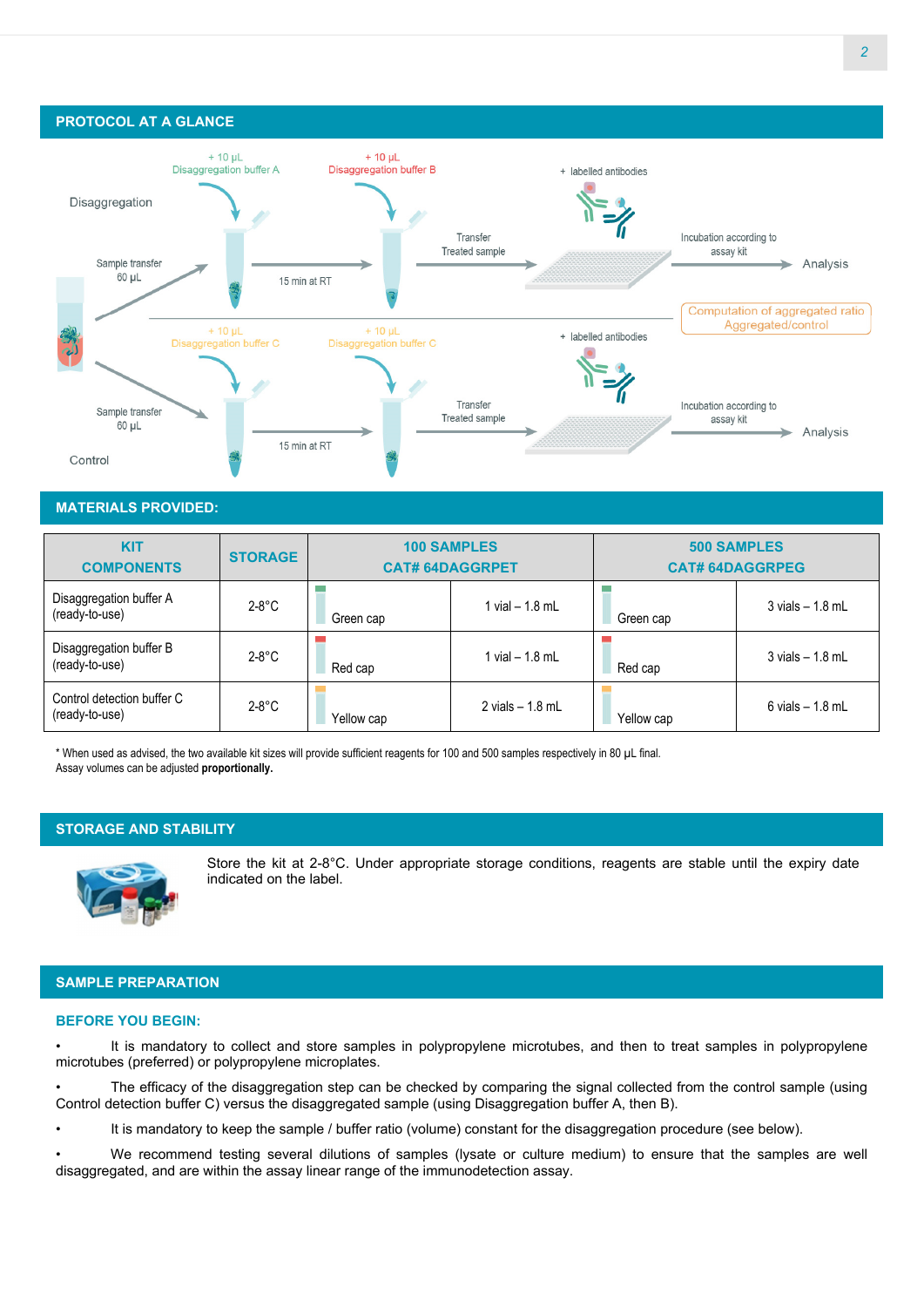#### **TO PREPARE SAMPLES:**

#### SAMPLE DISAGGREGATION PROCEDURE

This sample disaggregation protocol is optimized for microtubes.

Each sample is treated in two ways: control protocol or disaggregation protocol

- $\triangleright$  Transfer 6 volumes of sample (60 µL recommended) into a microtube
- Add 1 volume (10 μL recommended) of Disaggregation buffer A or Control detection buffer C.
- $\triangleright$  Vortex in microtubes (or by pipetting up and down at least 3 times, if using a microplate)
- $\triangleright$  Incubate for 15 minutes at room temperature.
- Add 1 volume (10 μL recommended) of the Disaggregation buffer B or Control detection buffer C.
- $\triangleright$  Vortex in microtubes (or by pipetting up and down at least 3 times, if using a microplate)



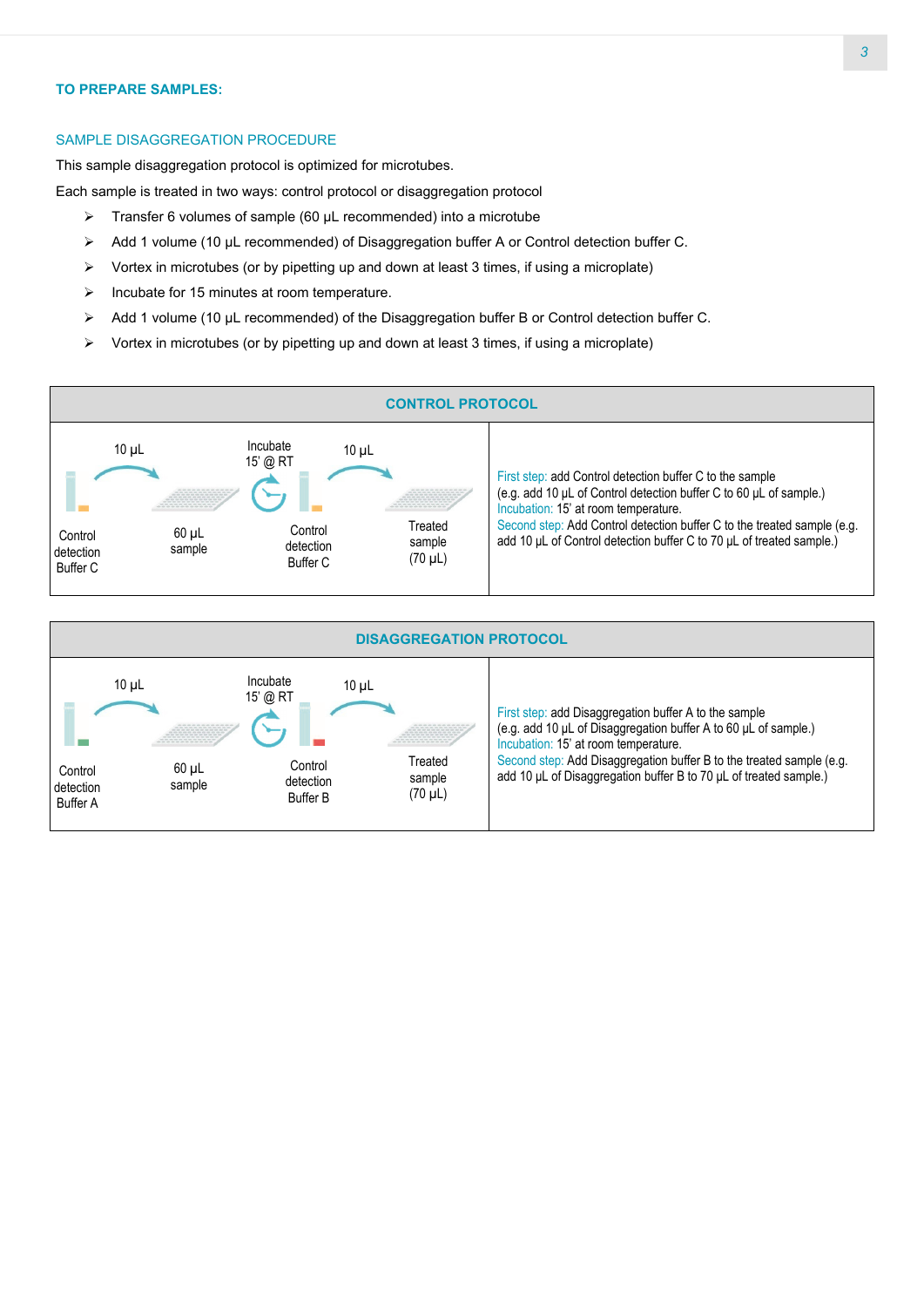## **DISAGGREGATION ASSAY PROTOCOL**

### **STANDARD PROTOCOL FOR DISAGGREGATION OR CONTROL DETECTION**

|        |                | Sample     | Disaggregation<br>buffer A | Disaggregation<br>buffer B | Control detection<br>buffer C | Control detection<br>buffer C |
|--------|----------------|------------|----------------------------|----------------------------|-------------------------------|-------------------------------|
| Sample | Disaggregation | $60 \mu L$ | $10 \mu L$                 | $10 \mu L$                 |                               |                               |
|        | Control        | $60 \mu L$ | -                          |                            | $10 \mu L$                    | $10 \mu L$                    |

|                                          | <b>SAMPLES</b>                                                                                                                                                                                                                                                                                                          |                                                                       |  |  |
|------------------------------------------|-------------------------------------------------------------------------------------------------------------------------------------------------------------------------------------------------------------------------------------------------------------------------------------------------------------------------|-----------------------------------------------------------------------|--|--|
| <b>Step</b>                              | Dispense 60 µL of each sample into a microtube (or a microplate)                                                                                                                                                                                                                                                        |                                                                       |  |  |
| $\boldsymbol{\mathsf{N}}$<br><b>Step</b> | Add 10 µL of Control detection buffer C<br>Mix and incubate 15 min at RT                                                                                                                                                                                                                                                | Add 10 µL of Disaggregation buffer A<br>Mix and incubate 15 min at RT |  |  |
| <b>Step</b>                              | Add 10 µL of Control detection buffer C<br>Mix                                                                                                                                                                                                                                                                          | Add 10 µL of Disaggregation buffer B<br>Mix                           |  |  |
| <b>Step</b>                              | Test your sample with an assay kit for your targeted protein<br>The Protein Disaggregation kit has already demonstrated full compatibility with several kits (Amyloid $\beta$ 1-40; Amyloid $\beta$ 1-42;<br>TDP43 aggregation, a Synuclein total and, a Synuclein aggregation. For more information check our website) |                                                                       |  |  |
|                                          |                                                                                                                                                                                                                                                                                                                         |                                                                       |  |  |